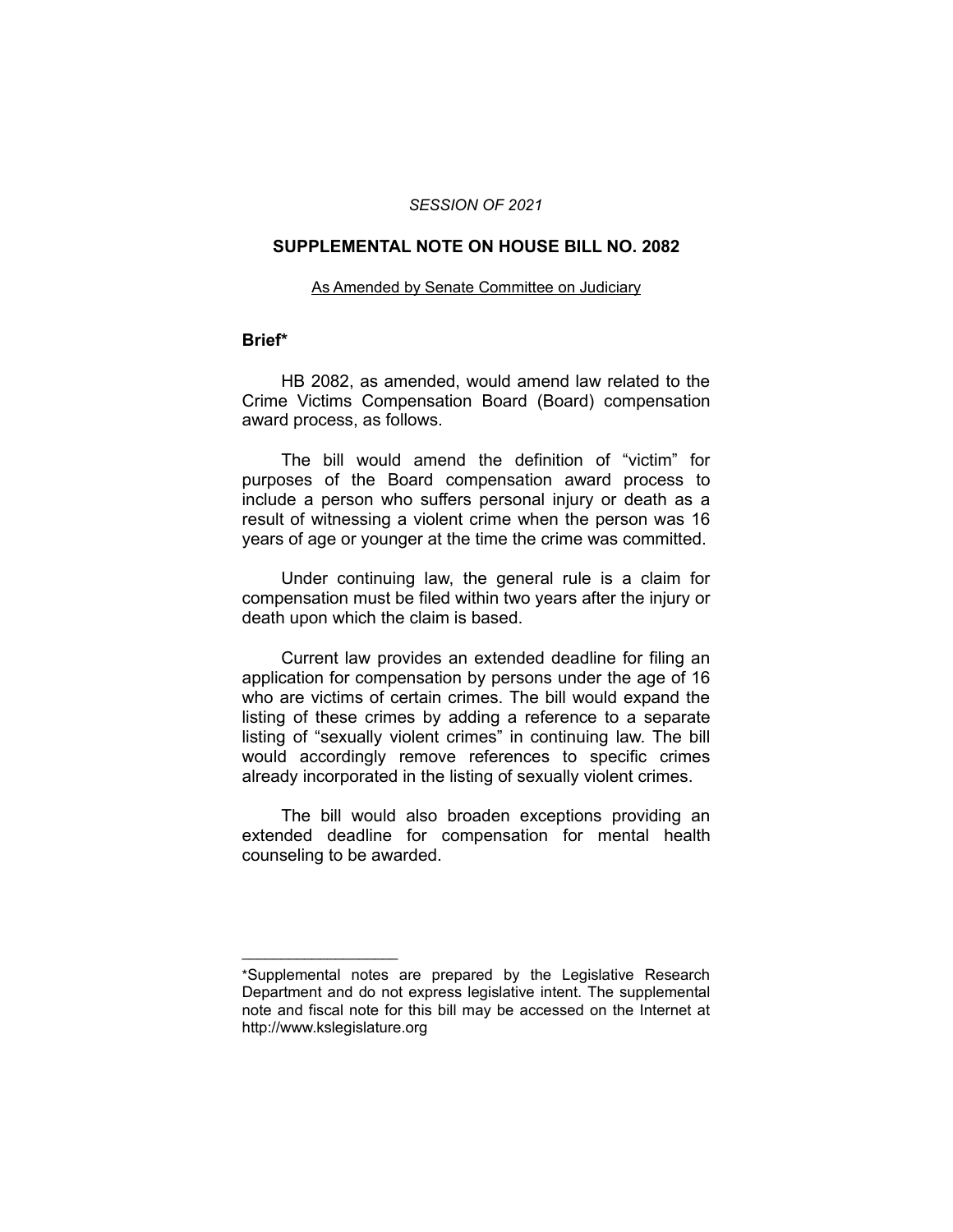Current law allows mental health counseling compensation to be awarded if a claim is filed within two years of:

- Testimony, to a claimant who is or will be required to testify in a sexually violent predator commitment of an offender who victimized the claimant or the victim on whose behalf the claim is made; or
- Notification, to a claimant who is notified that DNA testing of a sexual assault kit or other evidence has revealed a DNA profile of a suspected offender who victimized the claimant or the victim on whose behalf the claim is made or is notified of the identification of a suspected offender who victimized the claimant or the victim on whose behalf the claim is made, whichever occurs later.

The bill would replace these specific exceptions with a provision allowing the Board to award compensation for mental health counseling to:

- A victim under the bill's amended definition pertaining to witnesses of violent crimes if the Board finds there was good cause for the failure to file within the required time periods and the claim is filed before the victim turns 19 years of age; or
- A victim of a sexually violent crime if the Board finds there was good cause for the failure to file within the required time periods and the claim is filed within 10 years of the date such crime was committed, or, if the victim was less than 18 years of age at the time such crime was committed, the claim is filed within 10 years of the date the victim turns 18 years of age.

The bill would make technical amendments to ensure consistency in statutory phrasing and references.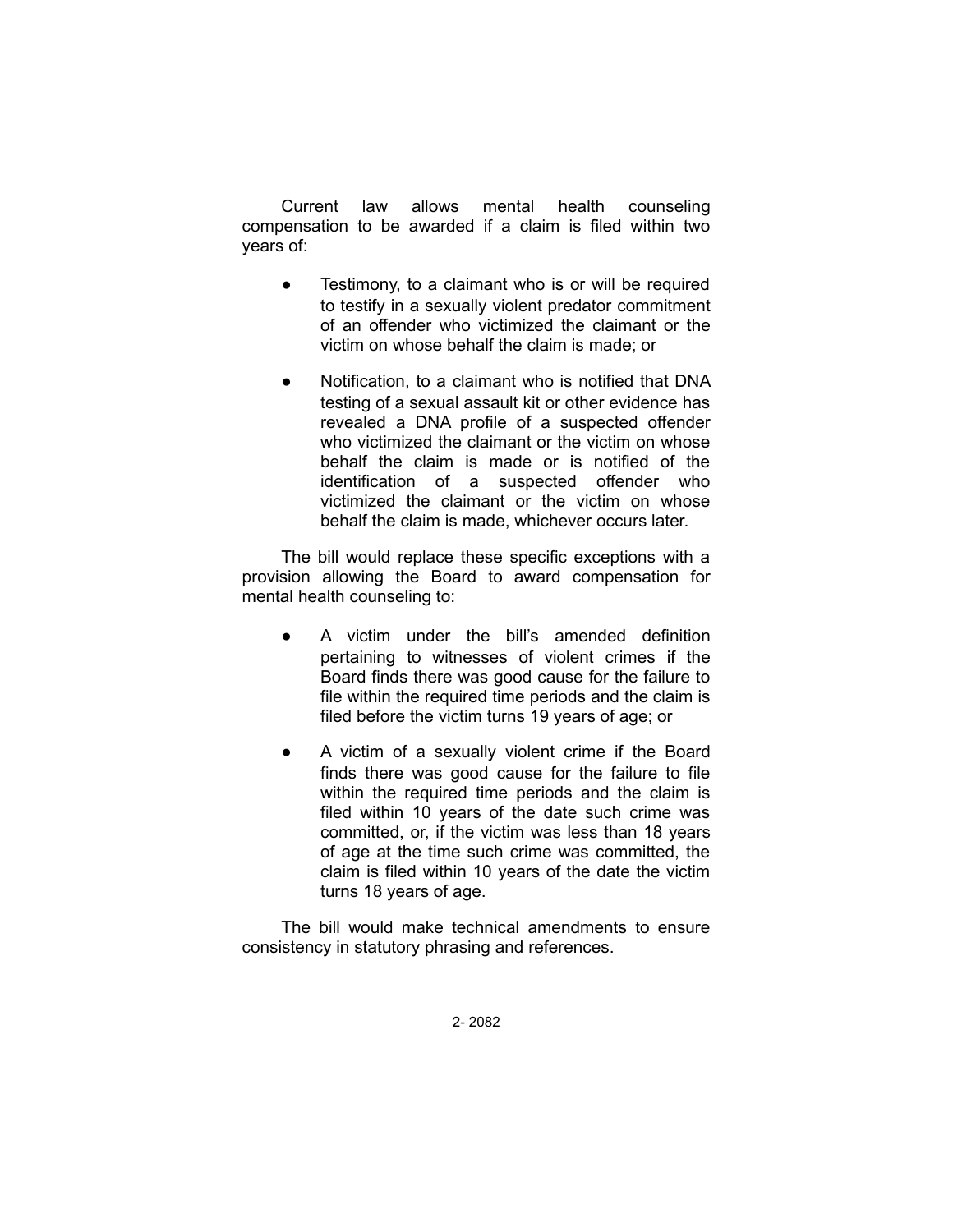# **Background**

The bill was introduced by the House Committee on Judiciary at the request of a representative of the Office of the Attorney General.

## *House Committee on Judiciary*

In the House Committee hearing on January 25, 2021, **proponent** testimony was provided by a representative of the Board. The representative stated the bill would allow the Board to award compensation for applicants filing outside the two-year deadline if there is good cause, while current law would require the Board to deny such a request. The representative also stated the amendment to the definition of "victim" would make child witnesses of violent crimes eligible to receive compensation for mental health counseling.

No neutral or **opponent** testimony was provided.

# *Senate Committee on Judiciary*

In the Senate Committee hearing on March 19, 2021, **proponent** testimony was provided by a representative of the Board.

No neutral or **opponent** testimony was provided.

On March 29, 2021, the Senate Committee amended the bill to adjust provisions regarding compensation for mental health counseling.

# **Fiscal Information**

According to the fiscal note prepared by the Division of the Budget on the bill, as introduced, the Attorney General indicates enactment of the bill could increase the claims and payments made to victims of sexually violent crimes and child

3- 2082